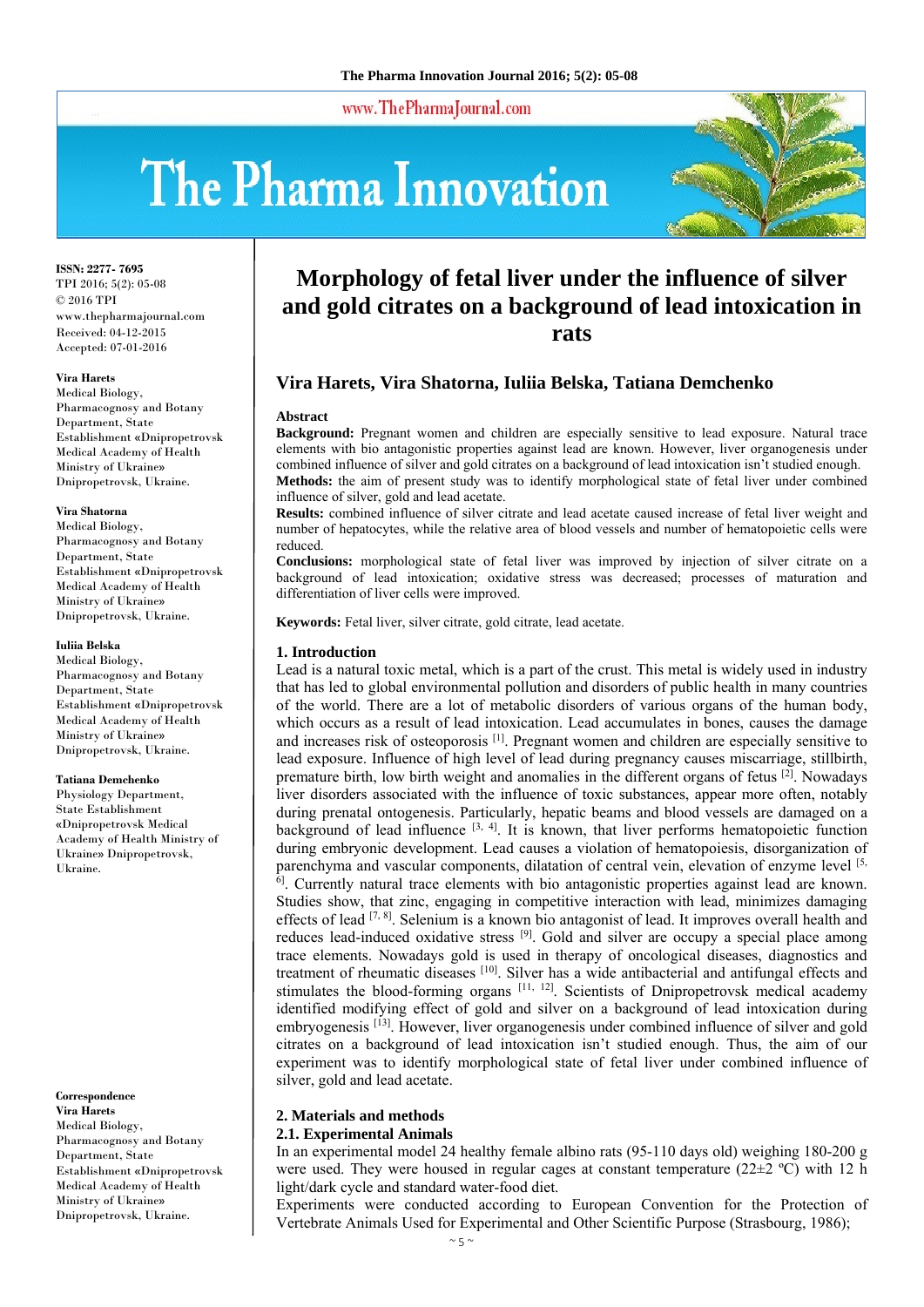Directive 2010/63/EU on the protection of animals used for scientific purposes, and were approved by the Institutional Animal Care Committee.

#### **2.2. Chemicals and Reagents**

Lead acetate was obtained from Closed Joint-Stock Company "Research Center of Pharmacotherapy" (St. Petersburg, Russia). Solutions of silver and gold citrates were obtained using aquananotechnology from Nanotechnology Research Institute (Kiev, Ukraine).

# **2.3. Study design**

The animals were randomly assigned into 4 experimental groups of eight each, as given below:

- 1) Group K: intact rats (control), used standard water-food diet;
- 2) Group Pb: rats, injected by lead acetate (0.05 mg/kg/day);
- 3) Group Pb+Ag: animals, injected by combination of lead acetate (0.05 mg/kg/day) and silver citrate (2 mcg/kg/day);
- 4) Group Pb+Au: animals, injected by combination of lead acetate (0.05 mg/kg/day) and gold citrate (1.5 mcg/kg/day).

Animals pairing was by natural way. The first day of pregnancy identified since the moment of detection of sperm in vaginal smears. The metal solutions were administered to females enterally every day at the same time from the 1st to the 19th day of pregnancy. Rat fetuses were removed from the uterus on  $20<sup>th</sup>$  day of pregnancy. They were checked with the help of "live-dead" test, weighed, photographed, and fixed in 10% formalin solution for following morphometric and histological study. Animals were taken out from the experiment by overdose of ether anesthesia.

#### **2.4. Morphometric study**

Liver was removed from the fetuses after 24-hours fixation in 10% formalin solution. Weight, size, color and consistency were estimated. The hepatofetal index (HFI) was calculated using the formula:

$$
HFI = \underline{LW}{FW}
$$

Where LW – liver weight, FW – fetus weight.

## **2.5. Histological study**

Histological specimens were stained by Mallory and hematoxilіn/eosin technology. To found differences between control and experimental groups the microscope Zeiss Primo Star was used. Photo of specimens were gotten using the camera Axiocam ERc 5s. Relative area of liver vessels, hematopoietic cells and hepatocytes was calculated using of accurate counting method <sup>[14]</sup> with the help of Photoshop CS Program and calculated by the formula corresponding to GG Avtandilov [15]:

$$
V_v = \frac{P_i}{P_t}
$$

where  $V_v$  – the relative area of the structure;  $P_i$  – number of test points that fall on the structure;  $P_t$  – the total number of points of the test system.

## **2.6. Statistical Analysis**

The results were analyzed with the help of Microsoft Excel 2010 Program and Atestat Program. Data were expressed as means  $\pm$  S.E.M. (n = 8). The statistical significance of differences (p) was evaluated by Student's t-test. The differences between the group were significant at  $p<0.05$ .

#### **3. Results**

## **3.1. Effects of lead acetate, silver and gold citrates to morphometric indicators.**

The average liver weight was  $0.1 \pm 0.01$  g under the influence of lead acetate, that was 60% less compared to control group ( $p$ <0.05). The average liver weight was  $0.29 \pm 0.01$  g under lead acetate and silver citrate combination, that was higher by 14% in comparison to control group and higher by 65%  $(p<0.05)$  in comparison to group of lead intoxication. The average liver weight was  $0.15 \pm 0.01$  g under the combined influence of lead acetate and gold citrate, that was less than control group by 40%, but more by 34% in comparison to group of lead intoxication  $(p<0.05)$ .

Calculation of HFI showed that in lead intoxication group it was 0.078±0,003, that was 33% less compared to control group  $(p<0.05)$ . In group of combined influence of lead acetate and silver citrate the HFI was 0.098±0,002, that was less by 4% compared to control group, but more by 20% compared to lead intoxication group (*p*<0.05). Under the combined influence of lead acetate and gold citrate the HFI was  $0.08\pm0.02$ , that was 22% less compared to control group  $(p<0.05)$  and more by 2% in comparison to lead intoxication group (Fig.1).



\* - statistically significant difference to Group K  $(p<0.05)$ ; \*\* - statistically significant difference to Group Pb (*p*<0.05).

**Fig 1:** Weight of fetal liver and HFI in control and experimental groups.

## **3.2. Effects of lead acetate, silver and gold citrates to relative area of blood vessels in rat fetal liver.**

The relative area of blood vessels in the group of lead poisoning was considerably higher by 42% (*p*<0.05) compared to control group. Under the combined influence of lead acetate and silver citrate the relative area of vessels was smaller by 3% compared to control group, but  $43\%$  less ( $p<0.05$ ) compared to group of lead intoxication. The relative area of vessels was increased by  $44\%$  in comparison to control group  $(p<0.05)$ under the combined influence of lead acetate and gold citrate. This indicator was increased by 4% compared to lead intoxication group. (Fig.2, Fig.3).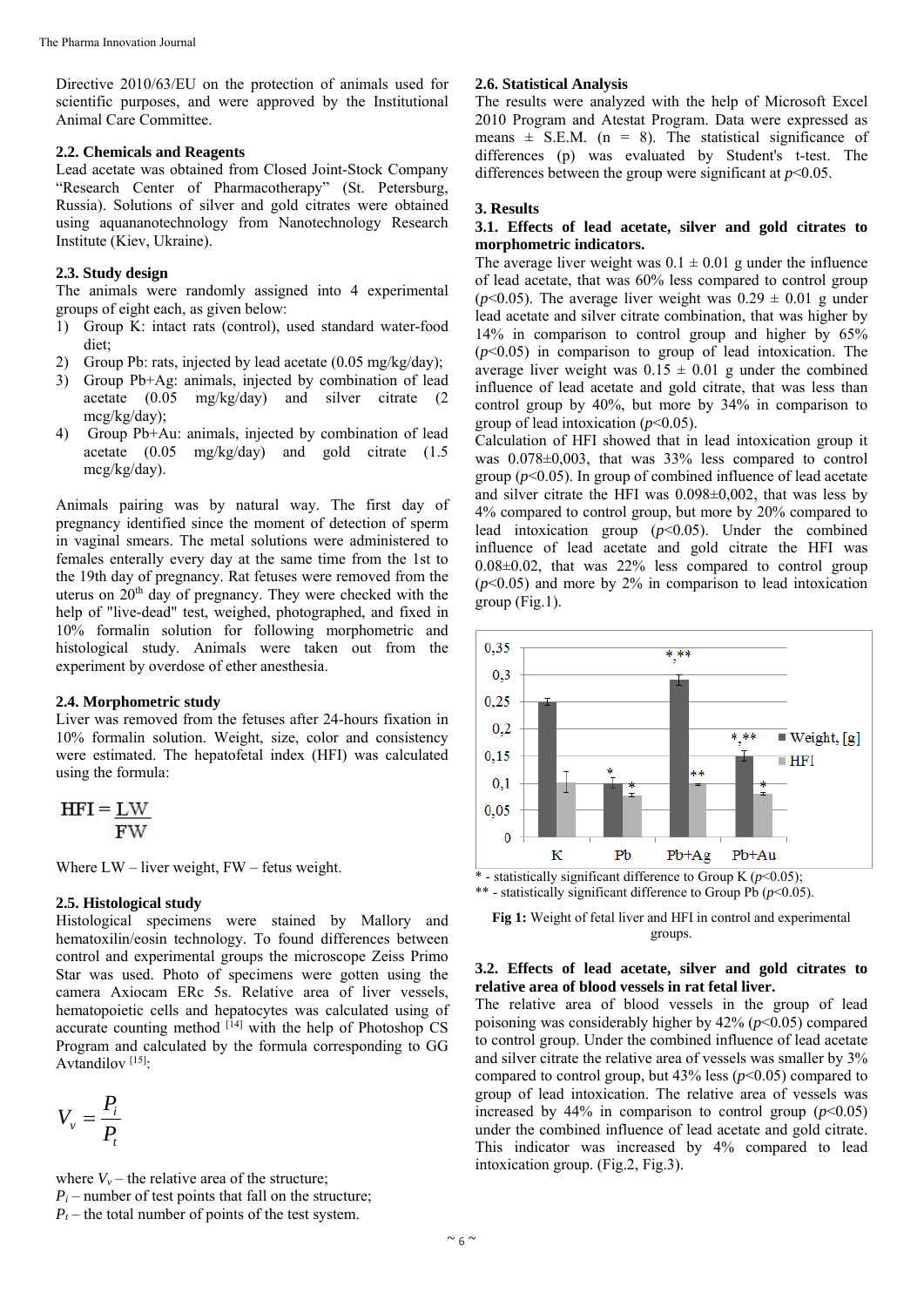

**Fig 2:** Blood vessels of fetal liver in rats. A – Group K, B – Group Pb, C – Group Pb+Ag, D – Group Pb+Au; 1 - liver parenchyma, 2 – blood vessels of fetal liver. Malory stain. x100.



\* - statistically significant difference to Group K  $(p<0.05)$ ; \*\* - statistically significant difference to Group Pb (*p*<0.05).

**Fig 3:** Relative area of blood vessels of fetal liver in rats, [%].

# **3.3. Effects of lead acetate, silver and gold citrates to relative area of hematopoietic cells and hepatocytes of rat fetal liver.**

The relative area of hematopoietic cells in group Pb was considerably higher by 39% compared to control group  $(p<0.05)$ . The relative area of hematopoietic cells was higher in Group Pb+Ag by 9% in comparison to control and less by 33% (*p*<0.05) in comparison to lead intoxication group. Combination of gold citrate and lead acetate caused increasing of the relative area of hematopoietic cells by 43% in comparison to control  $(p<0.05)$  and increasing of this indicator by 3% compared to Group Pb.

The relative area of hepatocytes in Group Pb was much less by 41% in comparison to control group (*p*<0.05). The relative area of hepatocytes was higher by 2% in group Pb+Ag compared to control group and higher by  $42\%$  ( $p<0.05$ ) compared to Group Pb. The relative area of hepatocytes was reduced by 35% in Group Pb+Au in comparison to control group ( $p<0,05$ ) and slightly increased in comparison to Group Pb (Fig.4, Fig.5).



**Fig 4:** Hematopoietic cells and hepatocytes of fetal liver in rats. A – Group K, B – Group Pb, C – Group Pb+Ag, D – Group Pb+Au; 1 hematopoietic cells, 2 – hepatocyte, 3 – reticular stroma. Hematoxilin/eosin stain. x400.



\* - statistically significant difference to Group K (*p*<0.05); \*\* - statistically significant difference to Group Pb (*p*<0.05); RAHPC – relative area of hematopoietic cells of fetal liver in rats; RAH – relative area of hepatocytes of fetal liver in rats.



#### **4. Discussion**

The oxidative stress of fetal liver under the influence of lead was confirmed, because liver weight and HFI were decreased. Lead acetate, even at low concentrations, has a toxic effect on liver development, causes decreasing of liver weight and reducing of HFI. Oxidative stress occurs because of increasing of relative area of blood vessels during liver organogenesis. Our results confirmed data of other scientists [4, 5, 6]. The fact of violations of the processes of maturation and differentiation during hepatogenesis was confirmed in our experiments because of increasing the number of hematopoietic cells and the decreasing number of hepatocytes.

Influence of silver citrate on a background of lead intoxication caused increasing of liver weight and HFI. Also the relative area of blood vessels was reduced, that indicates that hypoxia was decreased. The combined effect of lead acetate and silver citrate caused decrease the number of hematopoietic cells in comparison to the lead exposure group and increase number of hepatocytes that indicates the improvement of processes of maturation and differentiation of cells during hepatogenesis. We suggested that silver citrate had antagonistic properties in relation to the lead during embryogenesis.

From the literature review we found that gold is a stronger antagonist of lead because of increasing of corpora lutea